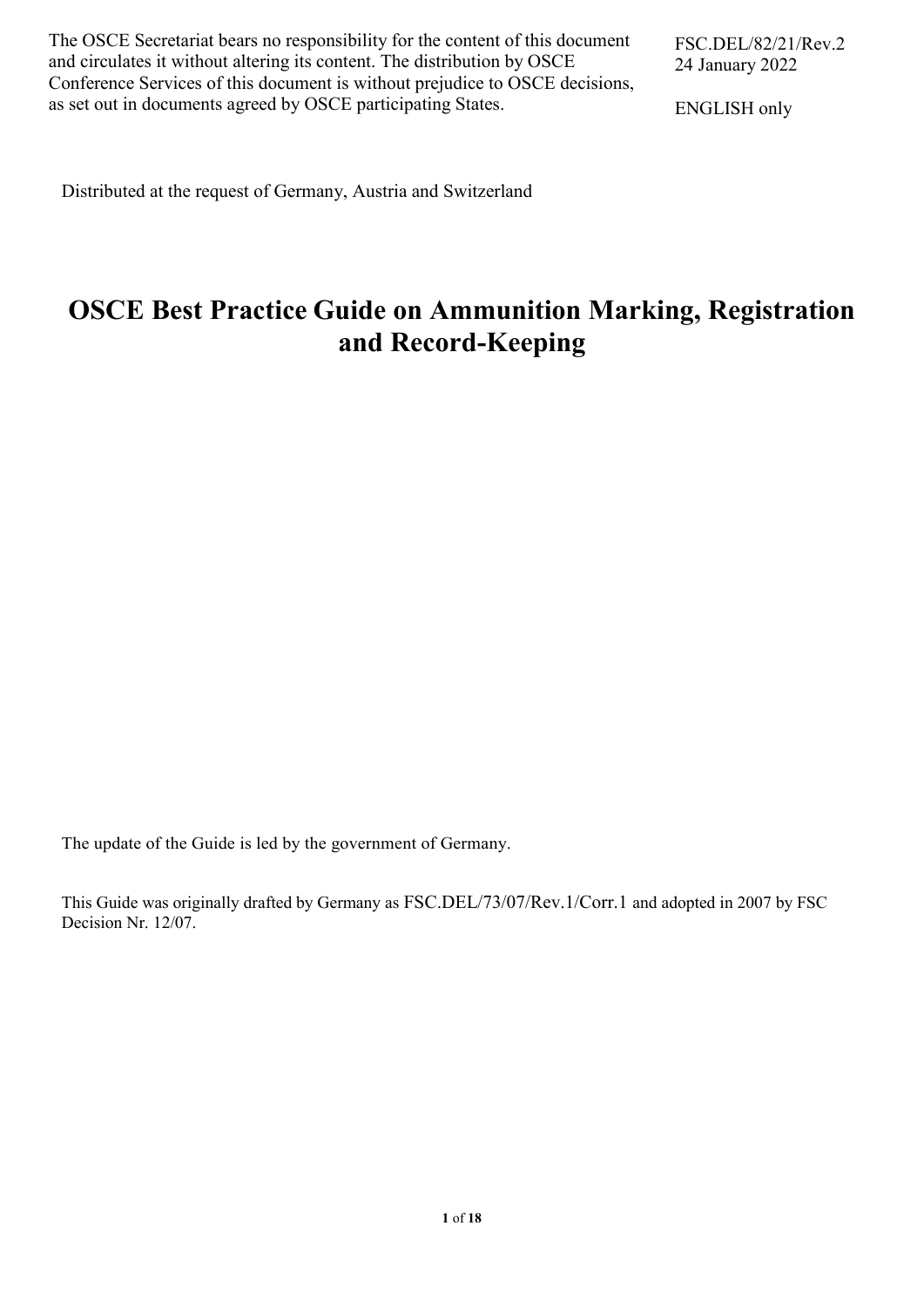#### **Table of Contents**

| I.  |       |                                                                                          |  |
|-----|-------|------------------------------------------------------------------------------------------|--|
| П.  |       |                                                                                          |  |
| Ш.  |       |                                                                                          |  |
| 1.  |       |                                                                                          |  |
|     |       |                                                                                          |  |
|     |       |                                                                                          |  |
|     | 2.1.1 |                                                                                          |  |
|     | 2.1.2 |                                                                                          |  |
|     | 2.1.3 |                                                                                          |  |
| 2.2 |       |                                                                                          |  |
| 2.3 |       |                                                                                          |  |
|     |       |                                                                                          |  |
| 3.  |       |                                                                                          |  |
| IV. |       |                                                                                          |  |
| 1.  |       |                                                                                          |  |
|     |       |                                                                                          |  |
|     |       |                                                                                          |  |
|     | 2.1.1 |                                                                                          |  |
|     | 2.1.2 |                                                                                          |  |
|     | 2.1.3 |                                                                                          |  |
|     | 2.1.4 |                                                                                          |  |
|     | 2.1.5 |                                                                                          |  |
|     | 2.1.6 | Registration and Record-Keeping at Consumption/Use or Disposal/Destruction10             |  |
|     |       |                                                                                          |  |
| V.  |       |                                                                                          |  |
| VI. |       | Further Reading on Conventional Ammunition: Marking, Registration and Record-keeping  15 |  |
|     |       |                                                                                          |  |
|     |       |                                                                                          |  |
|     |       |                                                                                          |  |
|     |       |                                                                                          |  |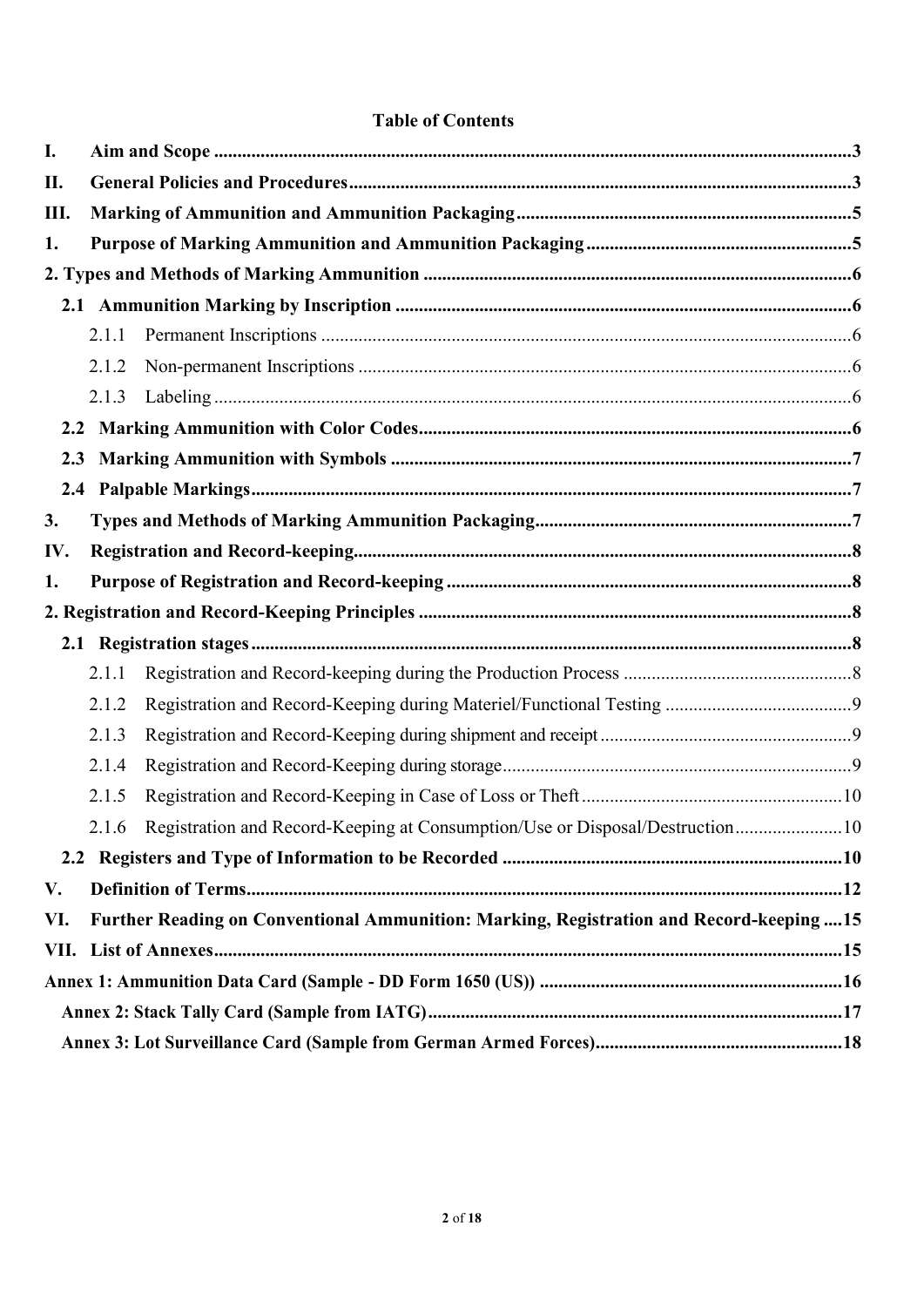### **I. Aim and Scope**

This Best Practice Guide applies exclusively to state-owned stockpiles of conventional ammunition for military, paramilitary, security and police forces of a participating state in accordance with section II and III of the OSCE Document on Stockpiles of Conventional Ammunition (FSC.DOC/1/03, dated 19 November 2003). All other ammunition, such as ammunition in private possession or ammunition used for non-conventional weapons like NBC weapons or other CBRN devices, is excluded. It contains information especially useful for those who are working on establishing national policy and procedures. Consequently the information and recommendations provided may be used as a basis for developing policy guidance, general operational guidelines and procedures on all aspects of ammunition marking, registration and record-keeping.

The possibility of understanding and interpreting ammunition markings is vital for building up further regulations on stockpiling of conventional ammunition (i.e. management procedures) and may help participating States to use their resources more efficiently. Any investigation conducted on the basis of the markings on conventional ammunition and its packaging and on the basis of the relevant records should contribute towards combatting the illicit proliferation of ammunition and thus especially the illicit use of small arms and light weapons (SALW).

### **II. General Policies and Procedures**

All aspects of ammunition management are part of a life-cycle management approach involving continuous risk management. At the core of this approach is the improvement of stockpile management practices, which serve as a means to reduce the probability of unplanned explosions at munitions sites and the diversion of ammunition.

By using registration and record-keeping systems, in particular those supported by digital systems, a state improves its capability to assess the quality and quantity of its stockpiles, distinguish between serviceable and unserviceable ammunition and detect loss or theft from the ammunition stockpile.

National ownership is a prerequisite for the creation of appropriate framework conditions, and it is promoted by such conditions. The establishment of effective and well-coordinated national standards sends a clear signal that ammunition management is a national responsibility. A state will not be able to achieve any long-term improvement of its management procedures without introducing national legislation, regulations and norms for the management of ammunition. Thus, the development of appropriate standards and guidelines is an important national responsibility and depends, among others, on national needs and priorities. These may vary considerably from state to state.

National norms for the safety and security of ammunition and explosives comprise not only the legal framework but, first and foremost, the technical aspects of stockpile management. In addition to complying with existing national laws and other relevant national norms, national standards should also be consistent with the guiding principles of the International Ammunition Technical Guidelines (IATG). National standards should reflect a state's policies and include requirements and guidelines for ammunition accounting, storage, processing, disposal, safety and security and transport. The IATG recommendations explicitly take into account the level of resources and technical expertise available to a state for the implementation of a comprehensive Life-Cycle-Management system of conventional ammunition.

The minimum criteria should be arranged in a logical order or a logical framework and will facilitate the monitoring and technical inspection of ammunition, thereby enabling a state to assess the stability and reliability of ammunition, prevent accumulations of aging, unstable and unsafe ammunition and reduce the probability of unsafe use, handling, storage and disposal of stockpiles. As a result, the key elements of the OSCE Document on Stockpiles of Conventional Ammunition will be implemented.

The recommended Standard Operating Procedures (SOPs) are the documents describing how laws and national norms are put into practice, especially on the local level, i.e. at the legitimate location of ammunition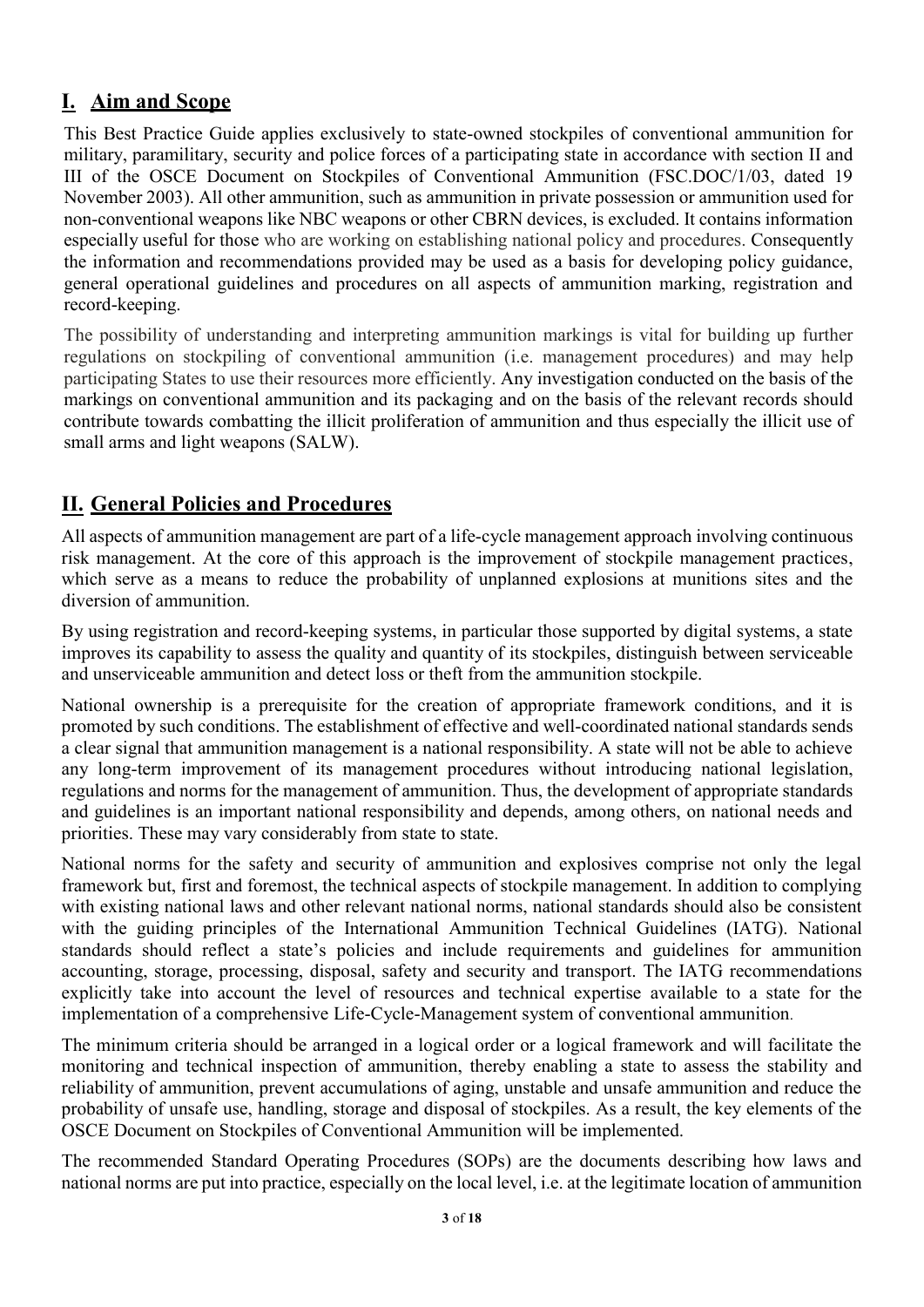and explosives. Usually, SOPs are drafted by competent technical experts on behalf of the director or commander of an ammunition storage site.

#### **Packaging and Marking**

The packaging of ammunition and explosives with appropriate and specially designed ammunition packaging material, developed and tested for adequate protection of its contents from all foreseeable hazards throughout its envisaged life, is an important safety measure.

When ammunition is removed from its authorized packaging it is exposed to potential physical damage and other environmental deterioration, which may seriously affect its safety and reliability. In addition, packaging also facilitates the logistic processes of moving, storing and handling ammunition. The removal of ammunition from its authorized storage and transport packaging may also have a negative impact on the stipulated hazard divisions.

For these reasons, ammunition should always be kept, stored and transported in its authorized packaging until it is used as intended or finally disposed of.

The packaging should also have markings that provide the responsible staff on site with information so that they can store, handle and transport the ammunition safely and efficiently. Proper markings, labels and seals that are placed on ammunition and packaging include the necessary important safety information. Some markings are mandatory according to the UN hazard classification system, while other markings facilitate logistic management and control processes at facilities.

The UN Model Regulations are internationally accepted best practices for packaging and marking dangerous goods (including ammunition and explosives) and contain practical information on the packaging and marking of ammunition. The corresponding IATG Module 06.40 is based on the UN Model Regulations.

For further information on marking and packaging see Chapter III.

#### **Record-Keeping**

Ammunition which is not managed and not monitored may be stolen, damaged or misused and deteriorate to such a degree that it reacts in an unintended manner. As part of its record-keeping, and in order to create a safe and secure environment, a state has to be able to maintain an overview of its ammunition and account for and manage its stockpiles efficiently throughout their life cycle. A lack of basic stockpile management increases the probability that the ammunition may not function as designed, may become unsafe, or could be subject to diversion to an unauthorized third party.

Record-keeping also provides important information to support management-related functional elements (planning, procurement, stockpile management and disposal).

A state's ammunition record-keeping system should be organized in such a way that detailed records are kept (according to specific type, quantity, lot and/or serial number and exact location) as required throughout the whole life cycle of the ammunition.

For further information on registration and record-keeping see Chapter IV.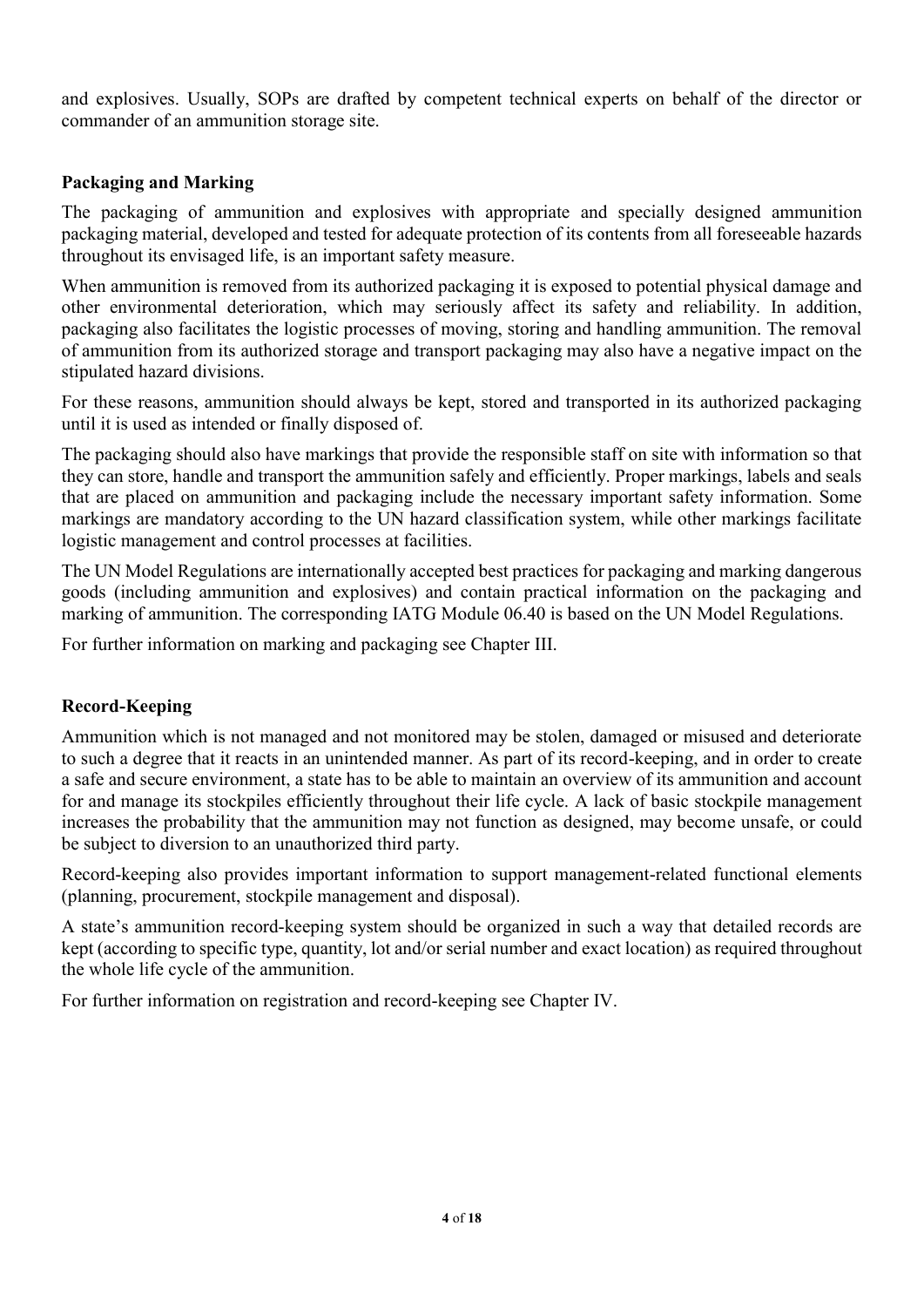## **III. Marking of Ammunition and Ammunition Packaging**

### **1. Purpose of Marking Ammunition and Ammunition Packaging**

Ammunition and its packaging have always been labeled with a wide variety of different markings for quality control, logistic and mission-tactical purposes as well as to prevent accidents. A key feature is to provide information about type and nature of ammunition and their explosives charge. In detail, such markings can serve the following purposes and may provide information on:

- $\bullet$  the exact identification of all types of ammunition and/or the ammunition designation in any situation, even in darkness or limited visibility;
- $\bullet$  the stock number:
- $\bullet$  the quantity of ammunition contained within the package:
- $\bullet$  the caliber of the ammunition and the length of the cartridge case;
- the manufacturer of the ammunition;
- $\bullet$  the date of manufacture of the ammunition (year and/or month);
- the production lot to which the ammunition belongs. In the context of accident prevention, the lot designation may be used to recall a specific production lot, which has shown irregularities during use or technical ammunition checks and therefore should be barred from further use. By analogy, the same applies to production lots, which are to be disposed of on the grounds of obsolescence. Lot designations are often used in stockpile management because they provide more detailed information on a specific quantity of ammunition manufactured under the same production period than the mere indication of the corresponding ammunition type and nature. Ammunition consumption, too, is frequently documented on the basis of lot designations. The lot designation often contains coded information on the manufacturer, the year of production, the month of production, the sequence of production and the state of modification of the ammunition;
- the ammunition's unique serial number. More complex high-quality types of ammunition (such as MANPADS, anti-tank guided missiles, rockets and torpedoes) in particular have only, or in addition to the lot designation, a distinct individual serial number – like weapons systems – allowing the identification of a particular ammunition item;
- the hazard classification (Hazard class and Compatibility group);
- any specific hazards arising from the ammunition and requiring specific ammunition handling procedures, e.g. explosives or other hazardous substances (e.g. phosphorus) contained by the ammunition;
- $\bullet$  the functioning of the ammunition and thus its usability for certain tactical purposes (e.g. demolition, armor-piercing or tracer effect);
- $\bullet$  the usability of the ammunition for certain types of weapons (guns, howitzers, mortars etc.);
- $\bullet$  specific fuse effects/capabilities (e.g. of proximity fuses).

This list of reasons for the marking of ammunition and/or its packaging is neither exhaustive, nor does it imply that, in practice, each and every cartridge or package is marked with all of the abovementioned information.

Marking ammunition packaging facilitates safe and efficient ammunition logistics. Markings used for logical record-keeping (e.g. ammunition designation or nature, lot designation or serial number) as well as information on specific hazards arising from the ammunition should be affixed to the ammunition packaging because ammunition will usually be kept in these packages during fixed storage and transport.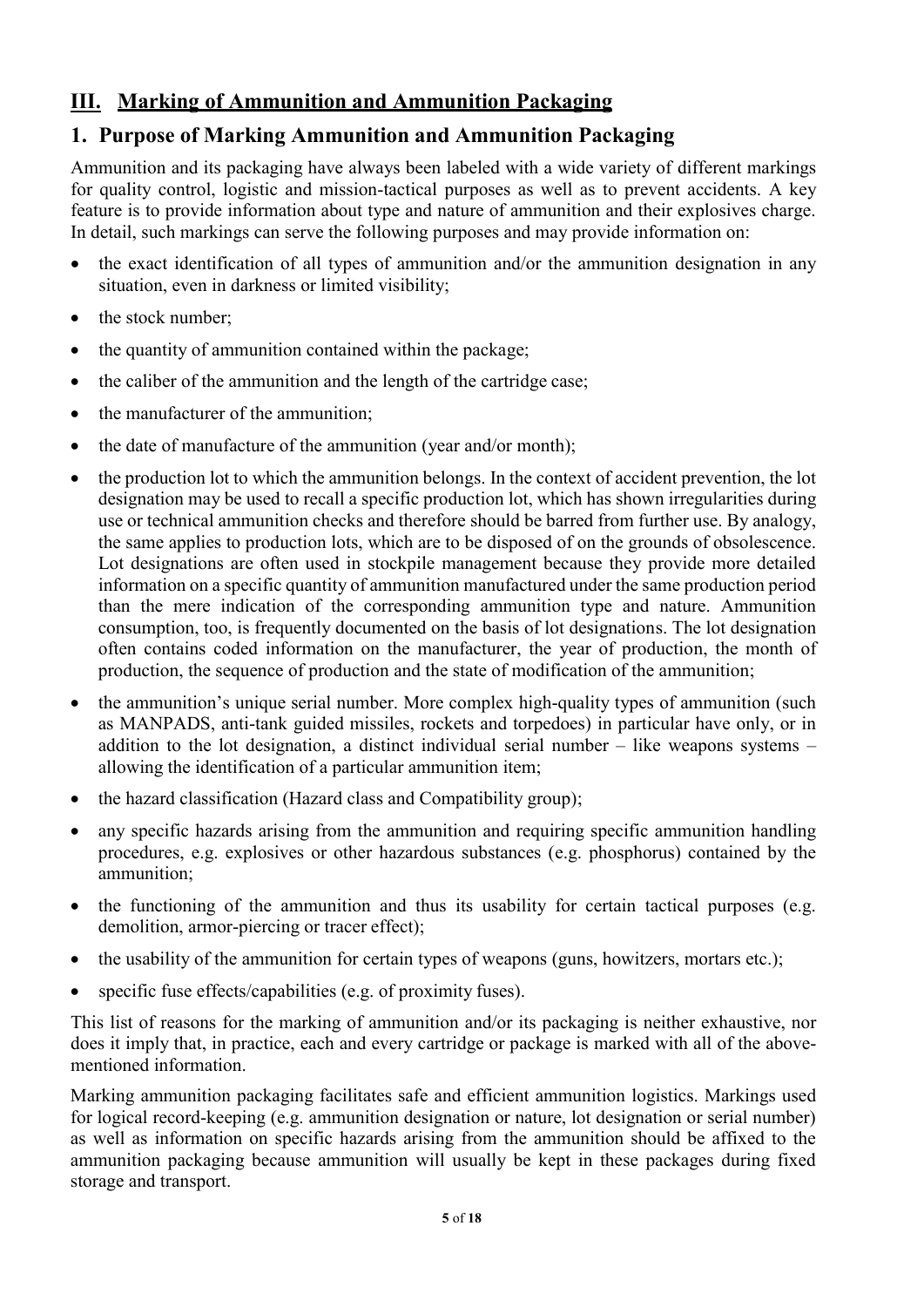All ammunition should be marked appropriately and accurately, in accordance with domestic legislation and practice. Markings on ammunition and its packaging may serve all the useful purposes mentioned above. Appropriate markings contribute significantly to accident prevention, safety and security, the administrative management of ammunition stockpiles and to help tracing the origin of the ammunition in the context of disciplinary or criminal investigations (e.g. concerning the illicit possession and use of or trafficking in ammunition).

To achieve maximum effect and avoid any confusion, ammunition should be marked during manufacture. The following section provides information on the types and methods of marking ammunition.

### **2. Types and Methods of Marking Ammunition**

Due to the significance of ammunition markings for ammunition users, the markings are usually applied in such a way that they are clearly visible but difficult to alter or remove. This is not the case if the information is printed or stenciled only on the ammunition packaging. The most common types of ammunition marking are described in the section below.

#### **2.1 Ammunition Marking by Inscription**

By means of inscriptions (a sequence of letters and/or numbers) information such as the type and nature of ammunition, the ammunition model, the caliber, ,the length of the cartridge case, the manufacturer, the year/month of production and, in particular, the lot designation and/or the serial number should be applied or affixed. There are three main methods to convey such information:

#### *2.1.1 Permanent Inscriptions*

Depending on the production process, "permanent inscriptions" are usually engraved, cast, stamped or hammered into the outer surface of the ammunition casing – either by applying conventional methods of deformation or engraving or by using laser techniques. This type of inscription is considered to be "permanent" because even if a marking appears to have been removed completely it can still be detected by forensic methods. As regards small arms ammunition with a cartridge case, these permanent markings are usually applied to the cartridge base.

#### *2.1.2 Non-permanent Inscriptions*

Depending on the production process, "non-permanent inscriptions" are usually painted, drawn or printed directly onto the outer surface of the ammunition casing or packaging. Painted markings are commonly used for the information required for logistics (i.e. Lot-number) and usage. Therefore, the marking color often serves to indicate the type of ammunition, the intended use or to provide information on the hazardous substances the ammunition contains.

#### *2.1.3 Labeling*

Sometimes, especially on very large ammunition items (i.e. large air delivered bombs) filled-in adhesive notes (labels, stickers or metal plates) are attached directly to the ammunition, or filled-in tags are fastened to ammunition to provide the above-mentioned information. This method of marking ammunition with labels should be used with caution, particularly regarding gun ammunition; labels or other materials affixed to the ammunition which were not part of the manufacturing and testing process may lead to safety and/or performance problems.

#### **2.2 Marking Ammunition with Color Codes**

Especially major-caliber conventional ammunition is often covered with a coat of paint or dyed (e.g. plastic parts). In most cases, the coat of paint also serves as a protective finish and/or camouflage painting and is therefore usually applied to the entire surface of the ammunition casing. The colors used for this purpose indicate, for example, the intended use of the ammunition or provide information on hazardous substances the ammunition contains.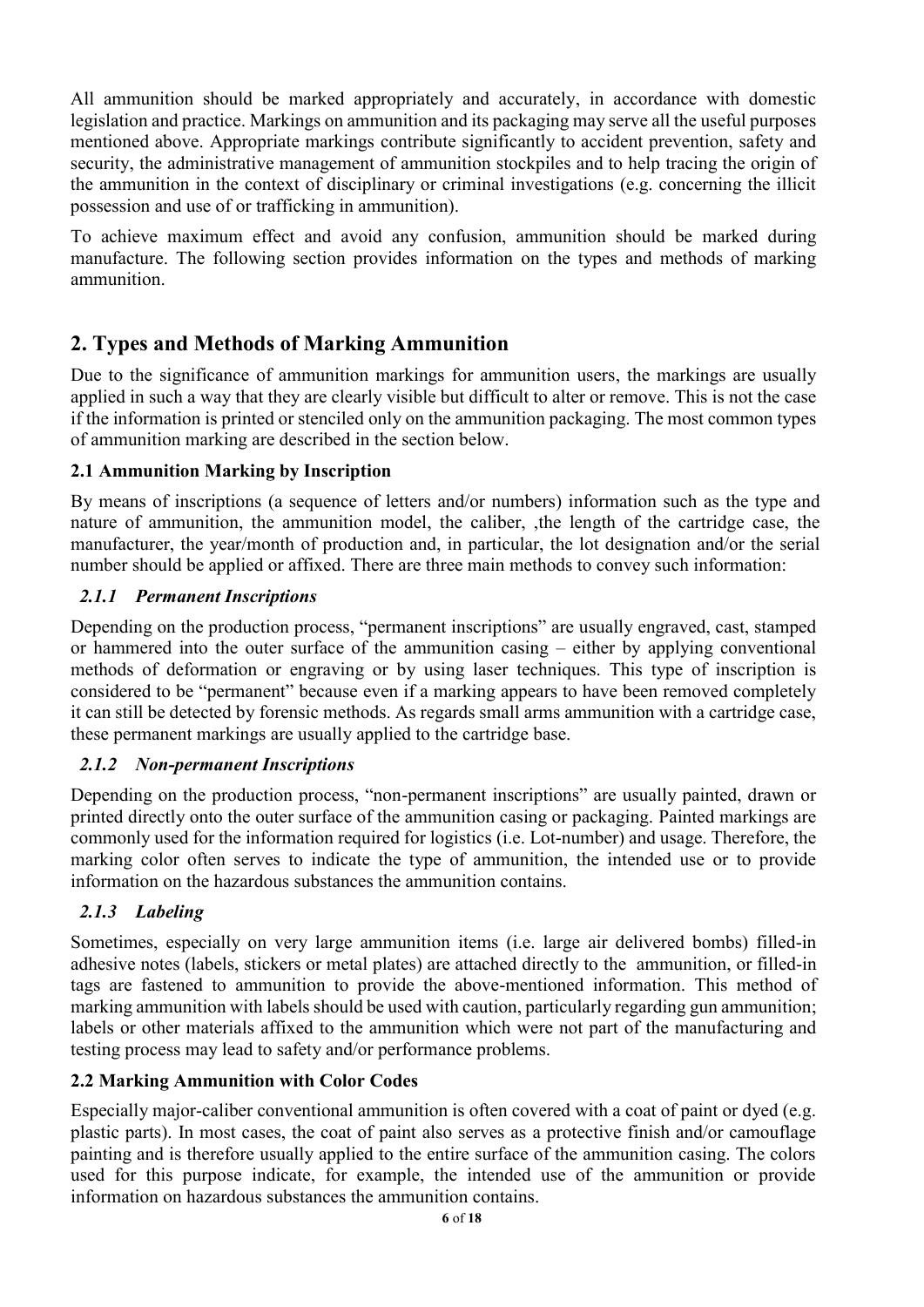Instead of dyeing large parts of the ammunition casing, the ammunition (including small arms ammunition<sup>1</sup>) can also be marked with rings of paint (color bands) or coloured bullet tips to denote, for example, that the ammunition at hand is tracer or armour piercing ammunition or contains hazardous additives such as phosphorus.

#### **2.3 Marking Ammunition with Symbols**

Symbols applied to ammunition usually provide information on the proper handling of the ammunition concerned (e.g. during transport, storage and use) or on its type (e.g. high-explosive, incendiary, armor-piercing ammunition) or they indicate compliance with certain international standards on overall dimensions, performance and effectiveness of the ammunition. These symbols may be "permanent" or "non-permanent".

#### **2.4 Palpable Markings**

Markings that are not only visible but also palpable usually serve to identify the effect of the ammunition when it is dark or visibility is limited. Ideally, this method of marking should be integrated into the ammunition manufacturing process; adding groves, notches or other palpable markings that were not part of the manufacturing or testing process may lead to safety and/or performance problems.

Examples of visible and palpable markings include:

- a knurl circling the cartridge case or the edge of the cartridge case base;
- longitudinal grooves on the jacket of the cartridge case;
- notches on the base of the cartridge case;
- position cams on the jacket of a proximity or time fuse to indicate range.

### **3. Types and Methods of Marking Ammunition Packaging**

Ammunition packaging is usually marked with "permanent" (e.g. stamped or burnt-in) labels or symbols or with "non-permanent" stickers, tags or symbols (e.g. coat of paint, adhesive notes or tags). As already mentioned, in addition to identification information listed above in Section III, paragraph 1, ammunition packaging usually features information relevant to logistics, quality control or for the purpose of preventing accidents during transport or storage of packed ammunition. To facilitate record-keeping, the manufacturer should apply the lot designation/serial number of the packed ammunition as well as the number of pieces to the exterior of each ammunition box.

<sup>&</sup>lt;sup>1</sup> Since small-caliber ammunition is produced in large quantities, this type of marking may be prohibitive due to high costs, particularly if applied after manufacture. Therefore, this method of marking should ideally be integrated into the ammunition manufacturing process.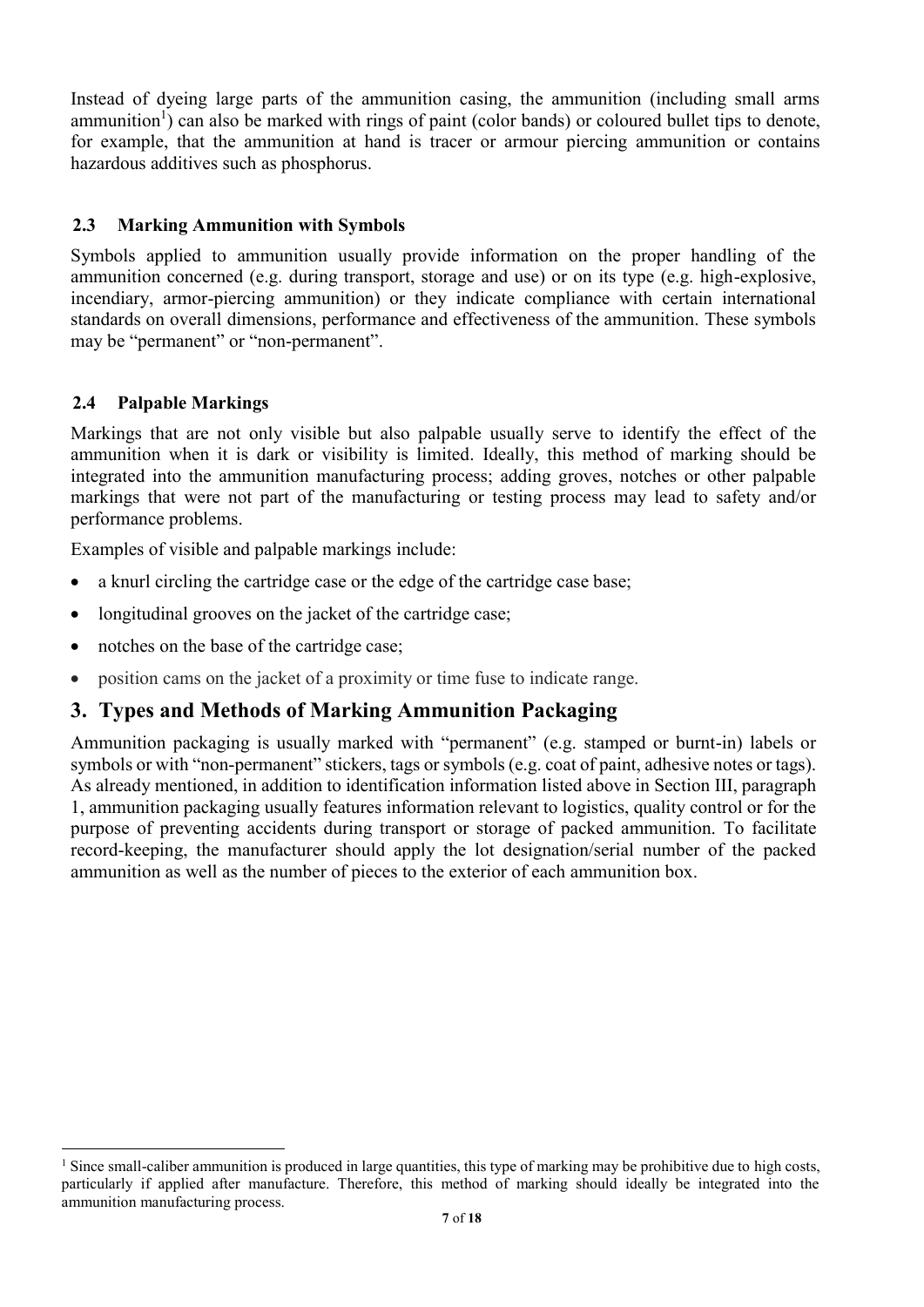## **IV. Registration and Record-keeping**

### **1. Purpose of Registration and Record-keeping**

According to the OSCE Document on Stockpiles of Conventional Ammunition, there is general agreement that ammunition stockpiles including ammunition in surplus and/or awaiting disposal or destruction should be registered and recorded as comprehensively as possible.<sup>2</sup>

To this end, registration and record-keeping should span the entire life cycle of ammunition from its production to its consumption and/or disposal/destruction. Based on registration and sustained record-keeping, it is possible to provide accurate information on:

- $\bullet$  the exact types/natures and/or models of the ammunition in stock;
- $\bullet$  respective quantities of the different types of ammunition;
- $\bullet$  their technical condition;
- the shelf life of any item and
- the current storage location of the ammunition.

The ability to provide this information is a basic prerequisite for supplying the respective end-users with serviceable ammunition according to their needs, preventing accidents involving ammunition, replenishing stockpiles or preparing procurement plans. In addition, the above-mentioned ability to provide information allows early detection of any loss due to theft or embezzlement and facilitates subsequent investigations. Registration and record-keeping are key to controlling legal ammunition stockpiles and preventing them from becoming illicit.

### **2. Registration and Record-Keeping Principles**

This section will introduce some essential principles governing the registration and record-keeping of ammunition.

#### **2.1 Registration stages**

Registration and record-keeping of ammunition should take place at every point in its life cycle. Stages listed below are explained in more detail in paragraph 2.1.1 to 2.1.6.

- manufacture:
- materiel/functional testing:
- shipment and receipt;
- storage;
- $\bullet$  loss or theft;
- consumption/use or disposal/destruction.

#### *2.1.1 Registration and Record-keeping during the Production Process*

It is a common practice that during the production process manufacturers divide ammunition, ammunition components and explosives into production batches, so-called "lots". The manufacturer assigns each lot a unique designation, which allows the unambiguous identification and registration of the ammunition of this particular lot. Common quantities of ammunition assigned to one lot designation are, for example, 500,000 rounds of small arms ammunition, up to 5,000 cartridges of

 $\frac{1}{2}$ <sup>2</sup>See OSCE Document on Stockpiles of Conventional Ammunition, Section II, paragraph 16.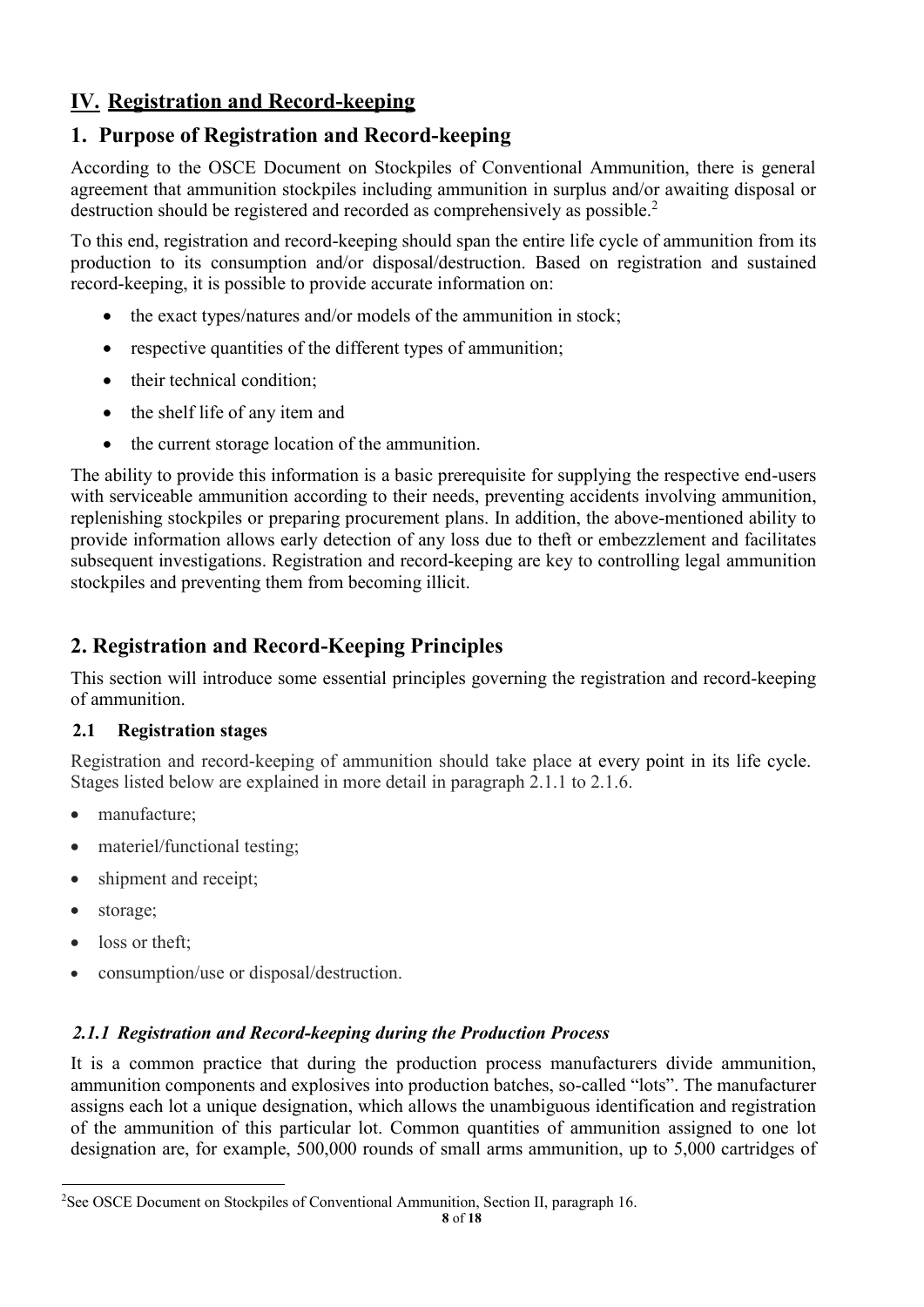tank ammunition and up to 500 MANPADS missiles.<sup>3</sup>

The manufacturer records the produced quantities of ammunition in production status reports, using the respective lot designation. This registration by the manufacturer marks the beginning of the documentation of the ammunition's life cycle. Manufacturers should create an ammunition data card (ADC), the "birth certificate" of the ammunition, for each lot produced. The ADC includes the quantity of ammunition that has actually been produced, along with further technical and component details and test results. The ADC, or a copy thereof, usually accompanies partial quantities of an ammunition lot. (Example ADC see Annex 1)

#### *2.1.2 Registration and Record-Keeping during Materiel/Functional Testing*

In each case, and especially if a state participates in a materiel/functional testing system or a standardization regime for ammunition, the testing authority and the client should keep a record of the testing for each individual lot designation.

#### *2.1.3 Registration and Record-Keeping during shipment and receipt*

Each time ammunition is physically transferred/ received from one ammunition storage site to another there should be clear responsibilities during the handover, comparison and accounting procedures. The ammunition to be transferred should be compared with the pertinent data in the records accompanying the ammunition shipment (e.g. transport/consignment document, delivery list, Ammunition Data Card). This comparison should be carried out in the form of a visual inspection by both the person handing over the ammunition and the person receiving it. Both should receive documentary evidence of the result of the comparison, which then provides the basis for subsequent book-keeping activities (addition to or removal from a stockpile). All relevant data on additions or removals of ammunition in a depot confirmed by documentary evidence should be forwarded to the central record office of the organization in charge of the respective depots.

#### *2.1.4 Registration and Record-Keeping during storage*

Any major organization (such as police and armed forces) which stocks ammunition should keep a central documentary stock record of the ammunition it has purchased or taken possession of. This stock record should be kept by reliable and well-trained staff pursuant to the generally accepted accounting principles (e.g. by way of additions, removal and stocktaking). On the operational level, the use of stack tally cards is a proven measure to support accurate ammunition accounting and stocktaking. Each ammunition stack should have a tally card attached to it that records the necessary data for that particular stack. For more detailed information see IATG 03.10 "Inventory Management" and Annex 2 of this document.

Dedicated logistic support offices should be established which document and manage stockpiles and transfers of ammunition for specific supply areas, provide effective support in storage space planning and management and conduct ammunition surveillance operations. These offices can also provide lot-specific ammunition control and other ammunition management processes and furnish information for logistic control purposes. A regular comparison between the stockpiles of a storage facility and the central stock record office has proven useful. To this end, all storage facilities (depots) should draw up lists of the existing lots of individual types of ammunition (so-called "lot lists") and forward them to the central record office. Since many storage facilities house various types of ammunition (e.g. shells, rockets, bombs, etc.), it is advisable to report the stockpiles of each individual type of ammunition at adequate regular intervals at different predetermined dates to the central stock record office. Physical inventory

 <sup>3</sup> Sampling procedures in accordance with ISO 2859.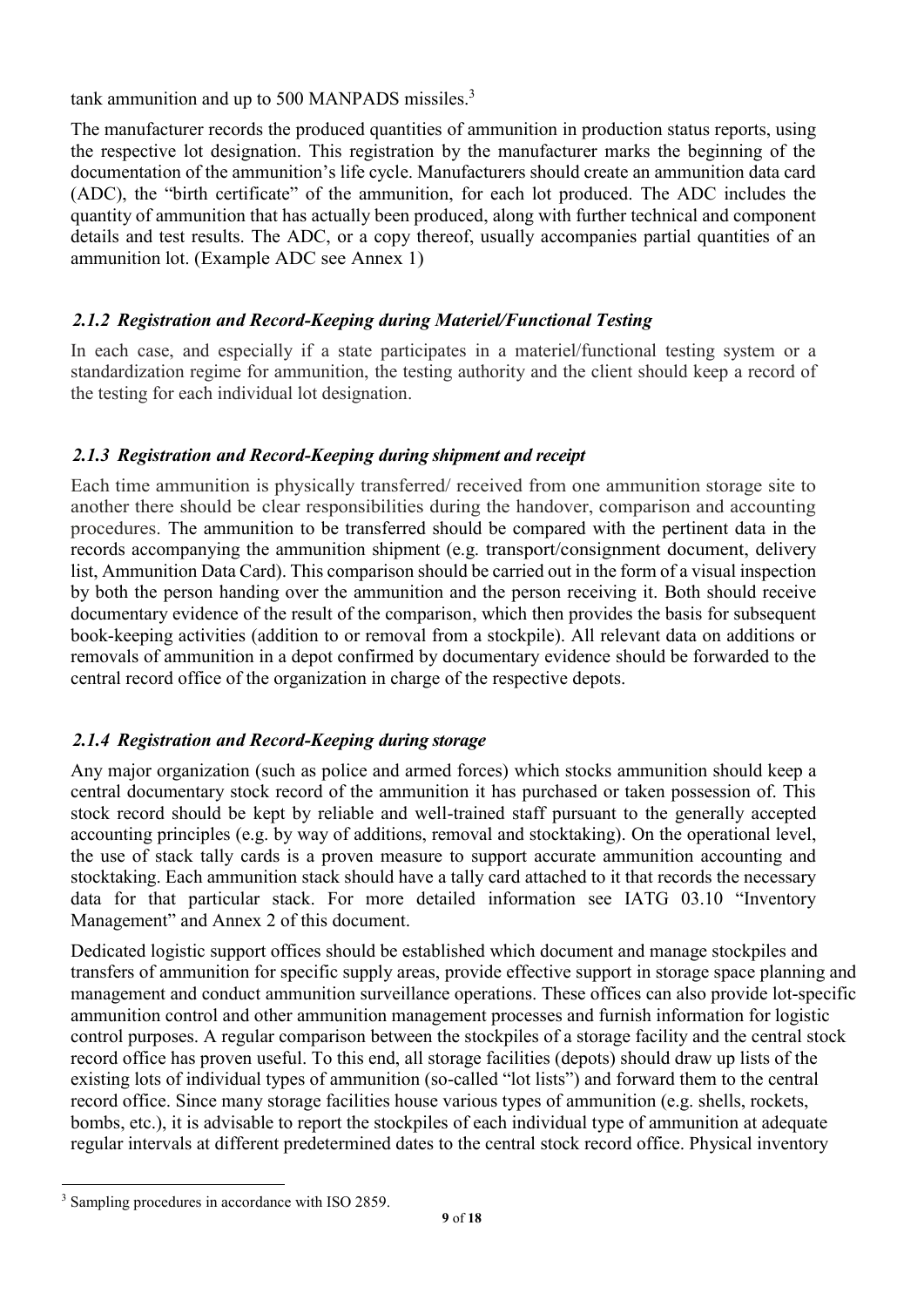procedures are included in the OSCE Best Practice Guide on Procedures for Stockpile Management and Security.

Regular stocktaking of all held ammunition inventory is an invaluable aid to accounting accuracy.

Regular internal inventories as described in the Best Practice Guide on Procedures for Stockpile Management and Security can be properly conducted on this basis as well.

Further details on registration and record-keeping during the storage and transport of ammunition are provided in the OSCE Best Practice Guides on Procedures for Stockpile Management and Security and on Safe Ammunition Transportation which were prepared in the context of the OSCE Document on Stockpiles of Conventional Ammunition.

### *2.1.5 Registration and Record-Keeping in Case of Loss or Theft*

Any loss or theft of ammunition should be recorded by the affected storage facility and the central stock record office to facilitate the prompt notification of the national competent authorities.

### *2.1.6 Registration and Record-Keeping at Consumption/Use or Disposal/Destruction*

Any facility or organization (e.g. military or police units, battalion, brigade) using or disposing of ammunition should be accountable for all ammunition in its stockpiles or sphere of responsibility. To this end, the facility/organization should keep a stock status report of all existing ammunition items which lists all ammunition lots and the exact storage locations.

Every consumption, transfer or disposal of ammunition in the context of training activities (firing practice) or during operations should be documented in consumption records (e.g. ammunition and scoring logs). The level of detail of such records depends on national requirements and may vary widely. These records serve as documentary evidence and should be kept for a period of at least three full calendar years after the final entry was made.

Entities carrying out the disposal or destruction of ammunition at the direction of competent national authorities should keep records about:

- the unserviceable ammunition destroyed;
- $\bullet$  the serviceable ammunition used to effect the disposal:
- the chosen method of disposal.

### **2.2 Registers and Type of Information to be Recorded**

There are obviously many registration and record-keeping procedures. All of them ought to be effective and easy to put into practice.

All registers used for record-keeping purposes should be duly authenticated. The authorities of any state should ensure that active ammunition inventory records are kept until the ammunition is completely consumed and/or disposed of. The archived ammunition records should be retained by a central facility for a period of at least 20 years and ideally for an unlimited time. If other entities than government agencies are authorized to keep certain records, they should ensure that all active records containing the above-mentioned information are kept according to the standard of government agencies for as long as they perform this function. As soon as those entities have completed this function, they should transfer the records in their possession to the competent government authority or company, which continues their task. To make sure that the information to be recorded meets the purposes mentioned in Section IV, paragraph 1, it should include at least the following details:

• description of the manufacturer;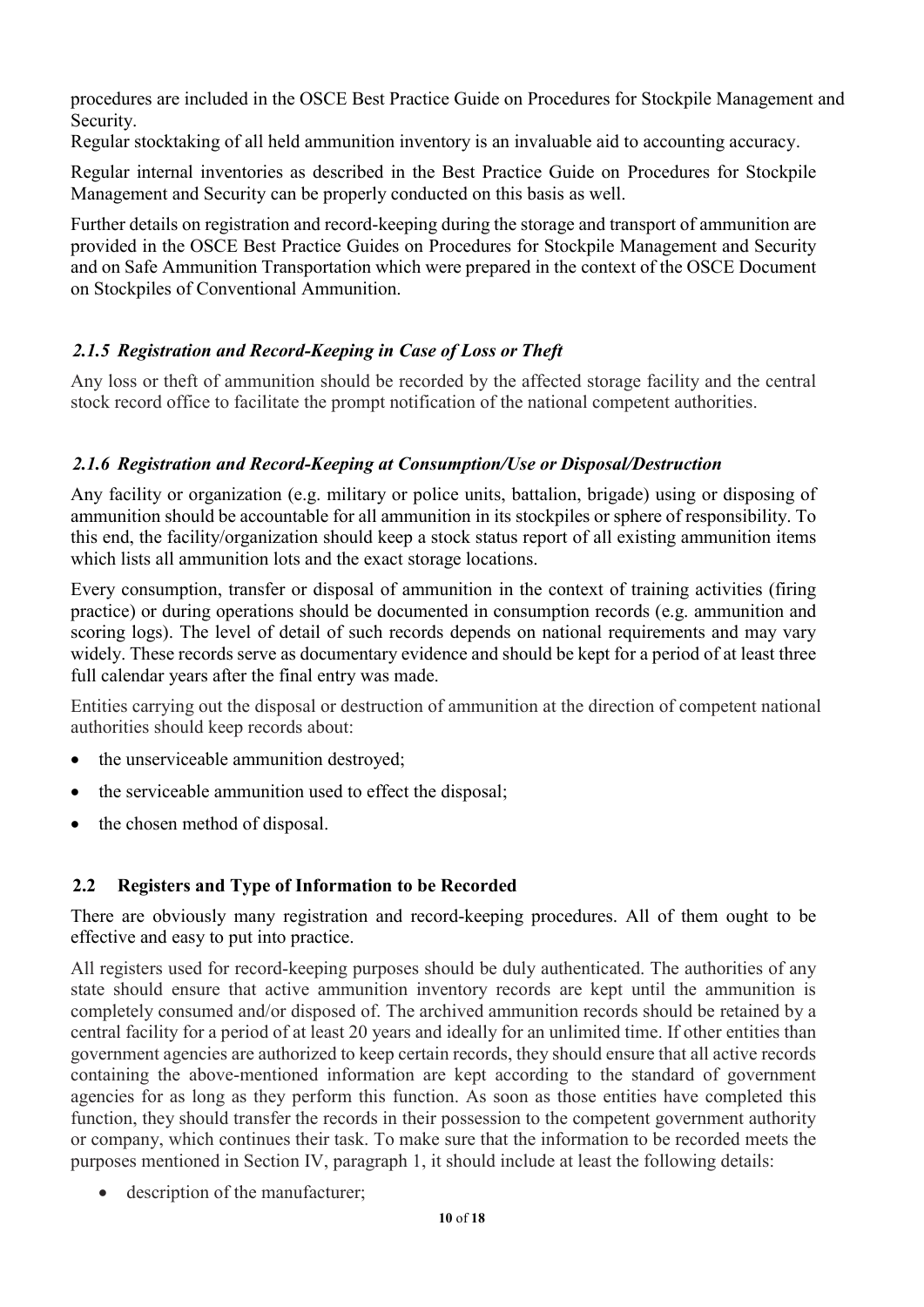- $\bullet$  stock number;
- detailed description of the ammunition, in particular type and model, caliber, type of explosives and pyrotechnic substances;
- $\bullet$  technical condition of the ammunition and/or condition code;
- $\bullet$  lot designation;
- $\bullet$  proof of ownership;
- $\bullet$  serial number (if any);
- hazard class/division.

As appropriate, a record of the origin and destination of the ammunition should be kept and, if applicable, of the export or import licenses including end-user certificates.

If required by national legislation, the above-mentioned information should be transmitted to the competent national authorities.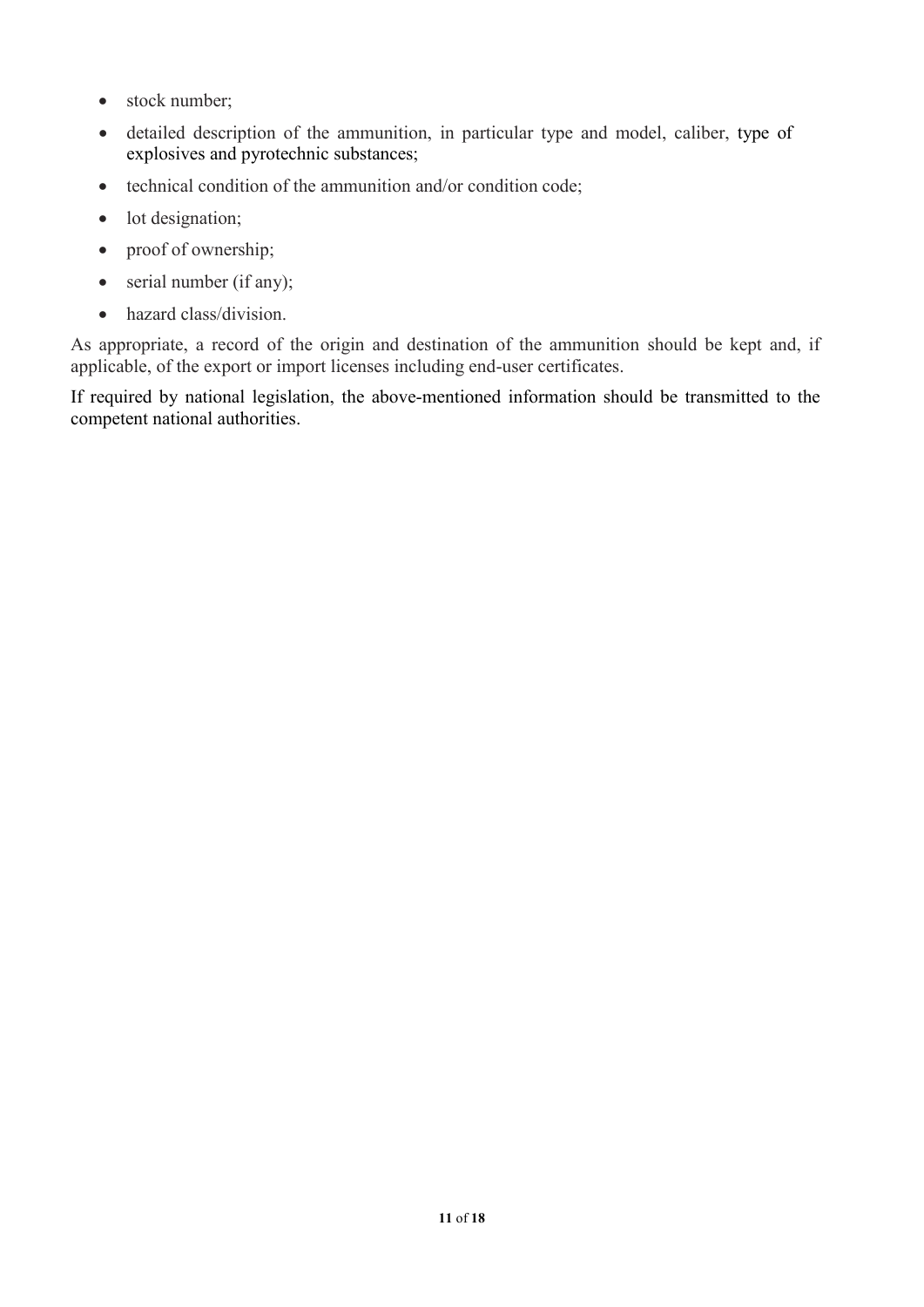## **V. Definition of Terms**

#### **Accountable Agency**

Subunit, unit, agency or facility obliged to keep documentary evidence of its equipment, stockpiles or inventories.

#### **Ammunition**

In the context of this Best Practice Guide to the OSCE Document on Stockpiles of Conventional Ammunition the technical term "ammunition" includes all substances and items that have or may have explosive properties such as

- a) explosive substances and pyrotechnic mixtures;
- b) items containing explosives;
- c) substances and items listed neither under a) nor b) that were produced to cause a practical effect by means of an explosion or a pyrotechnic effect;
- d) smoke-producing substances.

This definition includes conventional ammunition, explosive material and detonating devices of landair- and sea-based weapons systems. The following broad categories shall provide an overview:

- a) ammunition for small arms and light weapons (SALW);
- b) ammunition for major weapon and equipment systems including guided missiles;
- c) rockets;
- d) land mines and other types of mines;
- e) other conventional ammunition, explosive material and detonating devices;
- f) flares, signal cartridges, grenades, pyrotechnic simulators, and smoke-producing munitions;
- g) mock-up models of these items for training and practice firing purposes, provided that they contain explosive or pyrotechnic substances.

#### **Ammunition Accident**

Unexpected event involving ammunition in which an unintentional ammunition-specific effect leads to personal injury or damage to property.

#### **Ammunition Data Card (ADC)**

Record created at the time of manufacture of the ammunition. It includes a list of components used to manufacture the ammunition as well as technical details, processes, quantity, packaging and recipient.

#### **Ammunition Packaging Material**

Ammunition packaging material is packaging for ammunition and forms an ammunition package together with the ammunition. It is made of packaging material designed to enclose ammunition or hold it together so that it can be transported and stored.

#### **Ammunition Surveillance**

Identification or evaluation of the actual state of the ammunition and its packaging.

Ammunition surveillance includes:

- a) checking the ammunition for safety and serviceability;
- b) checking the ammunition for changes, i.e. corrosion, deterioration of explosives or pyrotechnic substances;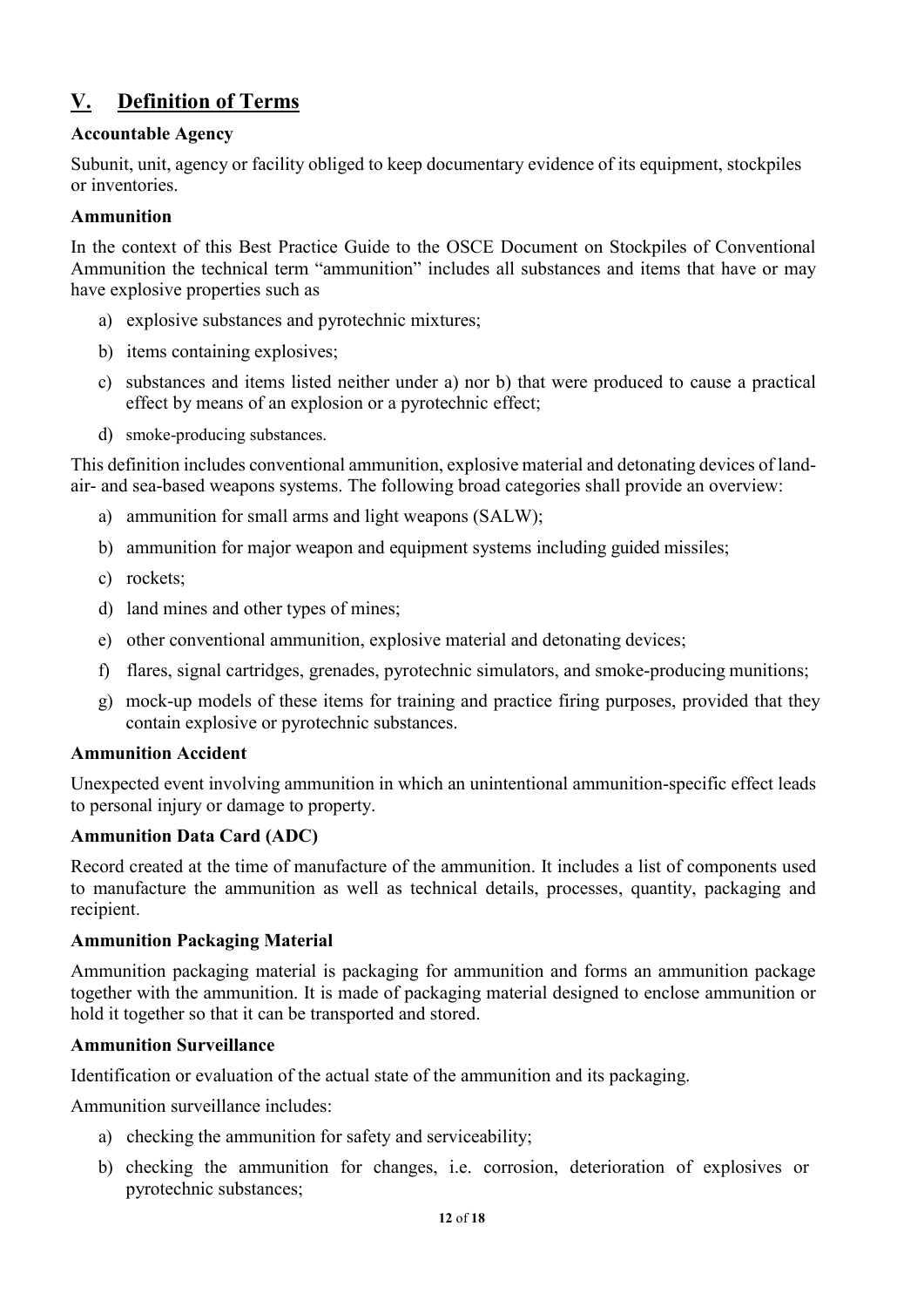- c) subjecting ammunition to a visual inspection, disassembly of ammunition for component testing;
- d) performing tests on ammunition (example: continuity test, pull test, tests on components, chemical tests (ageing), functional tests).

#### **Explosive Substances**

Solid or liquid substances or mixtures which can, by way of chemical reaction, generate gases of such high temperature, pressure and speed that they may cause destruction in the vicinity.

#### **Explosives**

Blasting agents, explosive charges, propellant fuels, initiating agents, igniting agents and pyrotechnic charges.

#### **Lot**

A lot is the quantity of ammunition or explosives produced by a manufacturer according to the same production data and the same production process and under approximately identical production conditions without any interruptions.

#### **Lot Designation/Lot number**

A designation allocated to a lot that uniquely identifies that lot. The ammunition is marked with the lot designation (also referred as Lot Number) which includes the above-mentioned details.

#### **Lot Surveillance Card**

The lot surveillance card/file serves to monitor stockpiles by determining the date of the last examination; it also includes information on the condition of the ammunition.

#### **Nature of Ammunition**

Ammunition with the same intended use and the same effect.

Examples: high-explosive ammunition, HEAT ammunition, high-explosive plastic ammunition, fragmentation ammunition, illuminating ammunition, armor-piercing ammunition.

#### **Propellants**

Substances made of solid or liquid deflagrating explosives that are used for propulsion.

#### **Property Accounting**

Stock management procedure for the purpose of determining authorized levels and requirements, keeping stock records, managing defense materiel, registering records and entering them into the books as well as preparing reports.

#### **Provisioning**

Provisioning of ammunition is the stockpiling of ammunition for the purpose of smoothly and immediately meeting any current, planned or short-term demand for ammunition at dedicated locations.

#### **Pyrotechnic Mixtures**

Substances or mixtures designed to generate an effect in the form of heat, light, sound, gas or smoke or a combination of these effects as a result of non-detonative, self-sustaining, exothermic chemical reactions.

#### **Record-keeping**

In this context, the term "record-keeping" means the maintenance of data with regard to the identifiability of any ammunition item, its legal status and its storage location at a given stage of its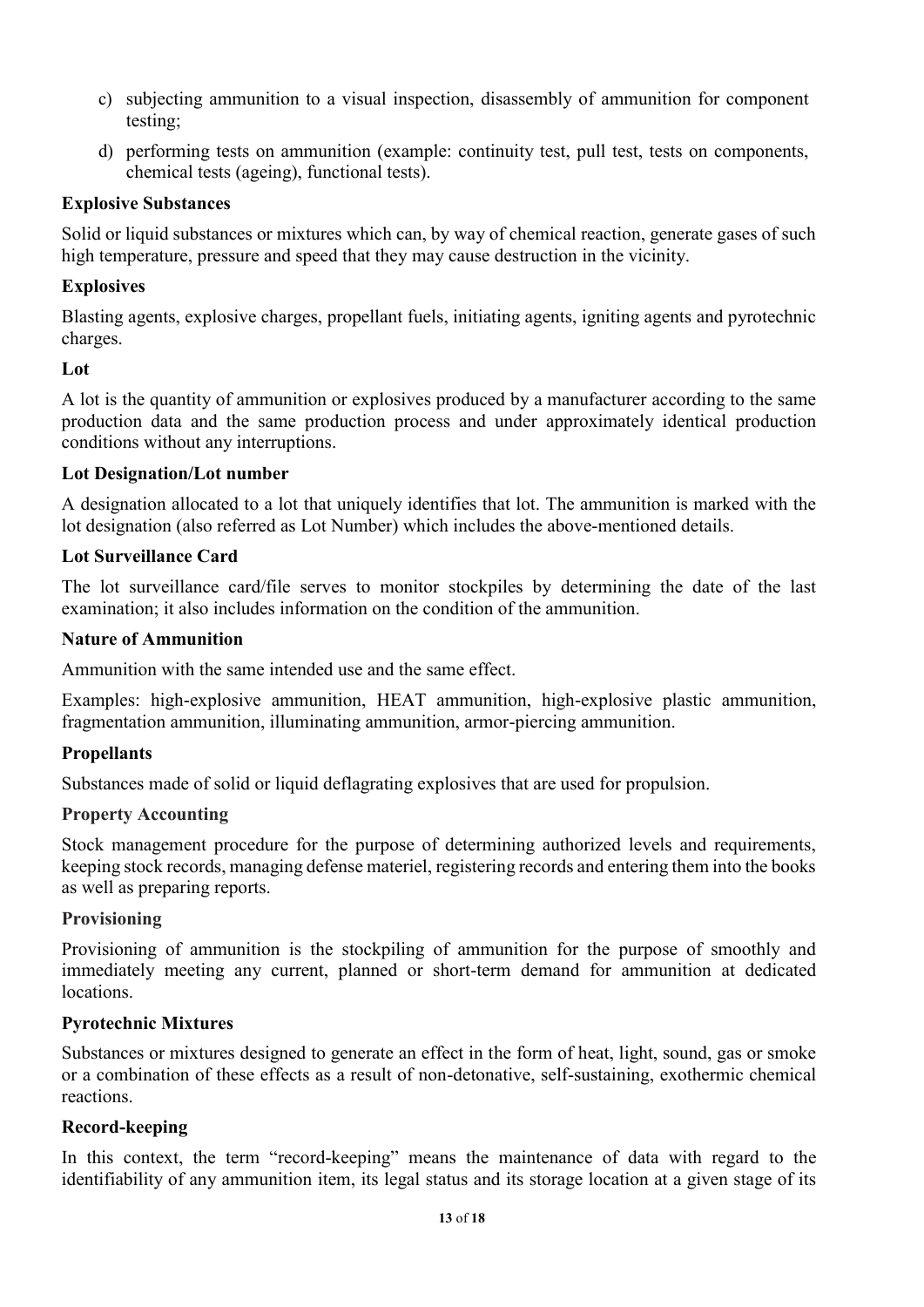life cycle.

#### **Registration**

In this context, the term "registration" means the collection of data with regard to the identifiability of any ammunition item, its legal status and its storage location at a given phase of its life cycle.

#### **Serviceable Ammunition**

Ammunition, which meets the minimum technical requirements in terms of serviceability, performance and safety and has been cleared for use.

#### **Shelf life**

The length of time an item of ammunition may be stored under specific conditions before the performance of that ammunition may degrade, ammunition becoming unsafe or failing to meet specified performance criteria.

#### **Stack Tally Card**

A card with a special layout that is attached to an ammunition stack and contains and records particular information for that stack.

#### **Stock**

A given quantity of explosive ordnance.

#### **Stockpile**

A large, accumulated stock of explosive ordnance. Often used interchangeably with stock or to denote the ammunition retained in a specific ammunition storage facility or depot.

#### **Stock number (National Stock Number)**

A national Stock Number is simply the official label applied to an item of supply that is repeatedly procured, stocked, stored, issued and used throughout the national supply system. It is a unique, item identifying, digit numeric code.

#### **Stock Record**

Documentary list and corresponding supporting documents with regard to the material taken in possession, which is kept in accordance with the generally accepted accounting principles.

#### **Stock Status Report**

List of existing supply items for materiel planning, stock management etc. It gives an overview of existing stockpiles on the basis of stock number, lot number, condition and storage location.

#### **Type of Ammunition**

Ammunition with the same basic designation and nominal size and belonging to the same weapon/equipment system.

Examples of ammunition types:

- a) cartridge 7.62 mm x 51 / .308
- b) projectile/Shell 155-H (155mm Howitzers)
- c) anti-tank guided missile (ATGM)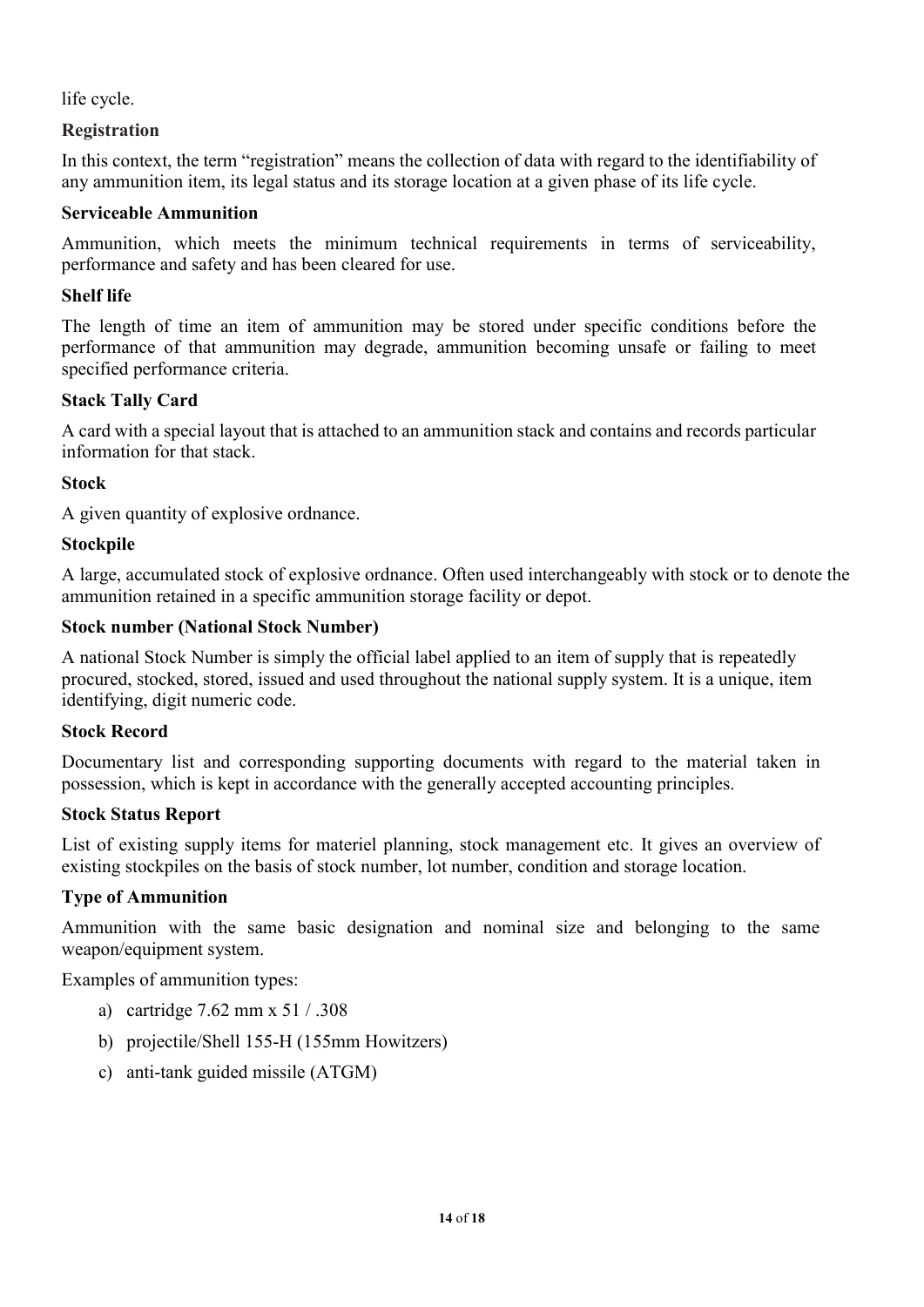### **VI. Further Reading on Conventional Ammunition: Marking, Registration and Record-keeping**

- a) UN Resolution 60/74, Problems arising from the accumulation of conventional ammunition stockpiles in surplus, 11 January 2006;
- b) OSCE Document on Stockpiles of Conventional Ammunition, FSC.DOC/1/03, dated 19 November 2003;
- c) Allied Ordnance Publication (AOP)-2, Identification of Ammunition, NATO, 2017;
- d) International Ammunition Technical Guidelines, UNODA, New York, 2015;
- e) Critical Path Guide to the International Ammunition Technical Guidelines, UNODA, New York, 2019.

### **VII. List of Annexes**

Annex 1: Ammunition Data Card (Sample – DD Form 1650 (US))

- Annex 2: Stack Tally Card (Sample from IATG 03.10 "Inventory Management")
- Annex 3: Lot Surveillance Card (Sample from German Armed Forces)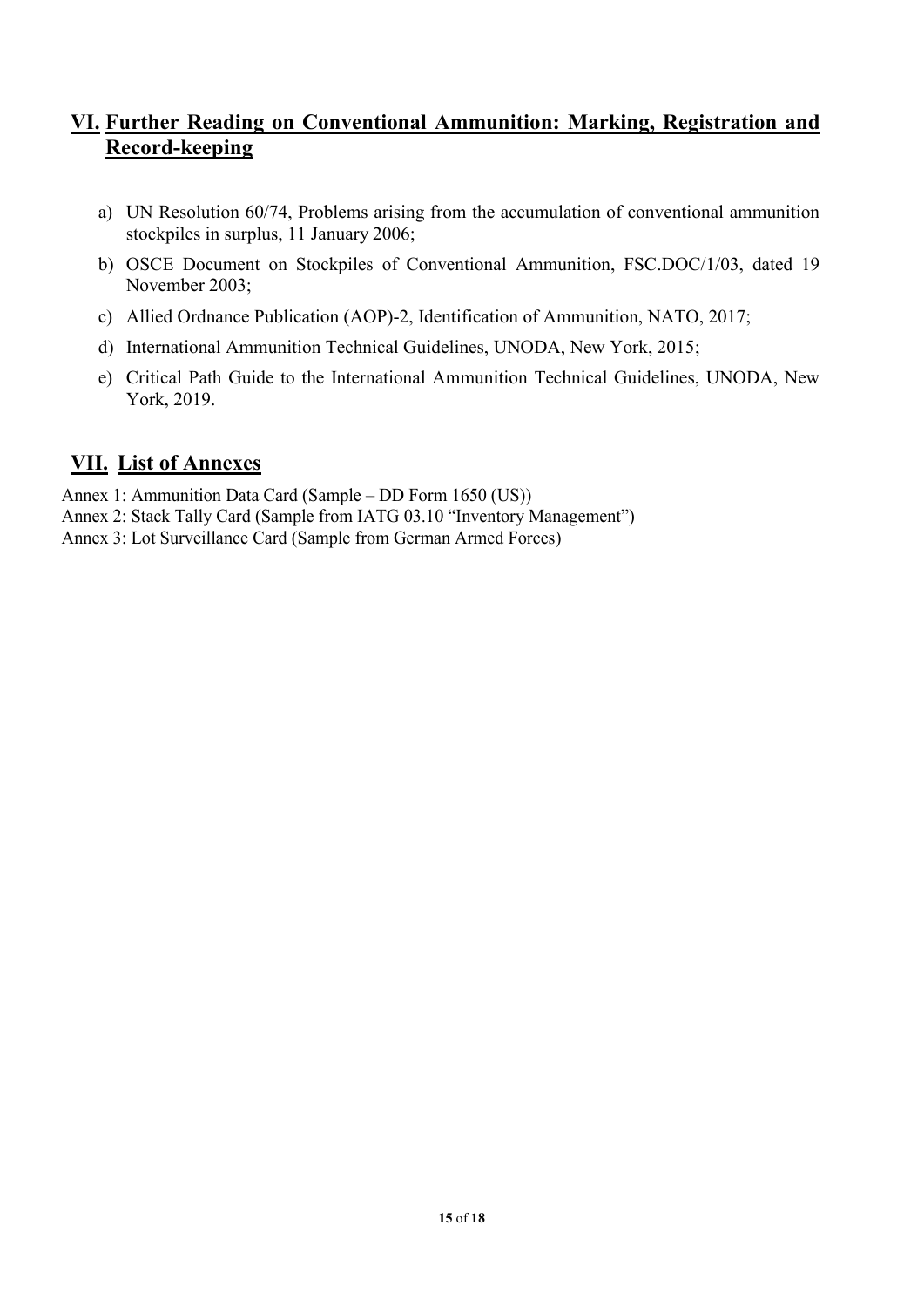# **Annex 1: Ammunition Data Card (Sample - DD Form 1650 (US))**

×

| <b>AMMUNITION DATA CARD</b>                                                                                                                                                                                                                                                                                                                                                                                                                                                                                                                                                                                                                                                                    |                                                                           |                                |                        |                                                       |                                           |                                           |                      |                        | <b>Form Approved</b><br>OMB No. 0704-0188 |  |
|------------------------------------------------------------------------------------------------------------------------------------------------------------------------------------------------------------------------------------------------------------------------------------------------------------------------------------------------------------------------------------------------------------------------------------------------------------------------------------------------------------------------------------------------------------------------------------------------------------------------------------------------------------------------------------------------|---------------------------------------------------------------------------|--------------------------------|------------------------|-------------------------------------------------------|-------------------------------------------|-------------------------------------------|----------------------|------------------------|-------------------------------------------|--|
| The public reporting burden for this collection of information is estimated to average 14 minutes per response, including the time for reviewing instructions, searching existing data sources,<br>gathering and maintaining the data needed, and completing and reviewing the collection of information. Send comments regarding this burden estimate or any other aspect of this collection<br>of information, including suggestio<br>any other provision of law, no person shall be subject to any penalty for failing to comply with a collection of information if it does not display a currently valid OMB control number.<br>PLEASE DO NOT RETURN YOUR FORM TO THE ABOVE ORGANIZATION. |                                                                           |                                |                        |                                                       |                                           |                                           |                      |                        |                                           |  |
| <b>1. ITEM NOMENCLATURE</b>                                                                                                                                                                                                                                                                                                                                                                                                                                                                                                                                                                                                                                                                    |                                                                           |                                | 2. NSN                 |                                                       |                                           | 3. DODIC                                  | <b>4. LOT NUMBER</b> |                        |                                           |  |
| 5. MANUFACTURER, LOADING OR ASSEMBLY ACTIVITY                                                                                                                                                                                                                                                                                                                                                                                                                                                                                                                                                                                                                                                  |                                                                           |                                | <b>6. NET QUANTITY</b> |                                                       |                                           | 7. PACKING OF LOT                         |                      |                        |                                           |  |
| 8. CONTRACT OR ORDER NO.                                                                                                                                                                                                                                                                                                                                                                                                                                                                                                                                                                                                                                                                       |                                                                           | <b>9. DRAWING AND REVISION</b> |                        |                                                       |                                           | <b>10. SPECIFICATION AND REVISION</b>     |                      |                        |                                           |  |
| <b>11. DATE STARTED</b>                                                                                                                                                                                                                                                                                                                                                                                                                                                                                                                                                                                                                                                                        |                                                                           | <b>12. DATE COMPLETED</b>      |                        | <b>13. DATE INSPECTED</b>                             |                                           | <b>14. LINE</b>                           |                      | <b>15. ZONE WEIGHT</b> |                                           |  |
| <b>16. SPECIFICATIONS</b>                                                                                                                                                                                                                                                                                                                                                                                                                                                                                                                                                                                                                                                                      |                                                                           |                                |                        |                                                       |                                           |                                           |                      |                        |                                           |  |
| a. CHARGF WFIGHT                                                                                                                                                                                                                                                                                                                                                                                                                                                                                                                                                                                                                                                                               | <b>b. INDEX OF POWDER</b><br>c. MAXIMUM PACKING<br><b>DEPTH IN INCHES</b> |                                |                        | d. PRODUCTION PACKING<br><b>DEPTH RANGE IN INCHES</b> | e. FXPLOSIVE WEIGHT<br><b>PER PACKAGE</b> |                                           |                      |                        |                                           |  |
| <b>17. TEST SAMPLES</b>                                                                                                                                                                                                                                                                                                                                                                                                                                                                                                                                                                                                                                                                        |                                                                           |                                |                        |                                                       |                                           |                                           |                      |                        |                                           |  |
| b. SENT TO<br>a. NUMBER                                                                                                                                                                                                                                                                                                                                                                                                                                                                                                                                                                                                                                                                        |                                                                           |                                |                        |                                                       | c. DATE SHIPPED                           |                                           |                      | d. MODE OF SHIPMENT    |                                           |  |
| <b>18. DOT NOMENCLATURE</b>                                                                                                                                                                                                                                                                                                                                                                                                                                                                                                                                                                                                                                                                    |                                                                           |                                |                        | <b>19. HAZARD CLASS</b>                               |                                           | 20. GOVERNMENT OUALITY ASSURANCE ACTIVITY |                      |                        |                                           |  |
| 21. REMARKS                                                                                                                                                                                                                                                                                                                                                                                                                                                                                                                                                                                                                                                                                    |                                                                           |                                |                        |                                                       |                                           |                                           |                      |                        |                                           |  |
| <b>22. DISPOSITION</b><br>23. GOVERNMENT INSPECTOR                                                                                                                                                                                                                                                                                                                                                                                                                                                                                                                                                                                                                                             |                                                                           |                                |                        |                                                       |                                           |                                           |                      |                        |                                           |  |
| a. TYPED NAME                                                                                                                                                                                                                                                                                                                                                                                                                                                                                                                                                                                                                                                                                  |                                                                           |                                |                        | <b>b. SIGNATURE</b>                                   |                                           |                                           |                      |                        | c. DATE SIGNED                            |  |

| a. COMPONENT | b. DRAWING NO. | c. MANUFACTURER | d. DATE MFG. | e. LOT NO. | f. QUANTITY |
|--------------|----------------|-----------------|--------------|------------|-------------|
|              |                |                 |              |            |             |
|              |                |                 |              |            |             |
|              |                |                 |              |            |             |
|              |                |                 |              |            |             |
|              |                |                 |              |            |             |
|              |                |                 |              |            |             |
|              |                |                 |              |            |             |
|              |                |                 |              |            |             |
|              |                |                 |              |            |             |
|              |                |                 |              |            |             |
|              |                |                 |              |            |             |
|              |                |                 |              |            |             |
|              |                |                 |              |            |             |
|              |                |                 |              |            |             |
|              |                |                 |              |            |             |
|              |                |                 |              |            |             |
|              |                |                 |              |            |             |
|              |                |                 |              |            |             |
|              |                |                 |              |            |             |
|              |                |                 |              |            |             |
|              |                |                 |              |            |             |
|              |                |                 |              |            |             |
|              |                |                 |              |            |             |
|              |                |                 |              |            |             |
|              |                |                 |              |            |             |
|              |                |                 |              |            |             |
|              |                |                 |              |            |             |
|              |                |                 |              |            |             |
|              |                |                 |              |            |             |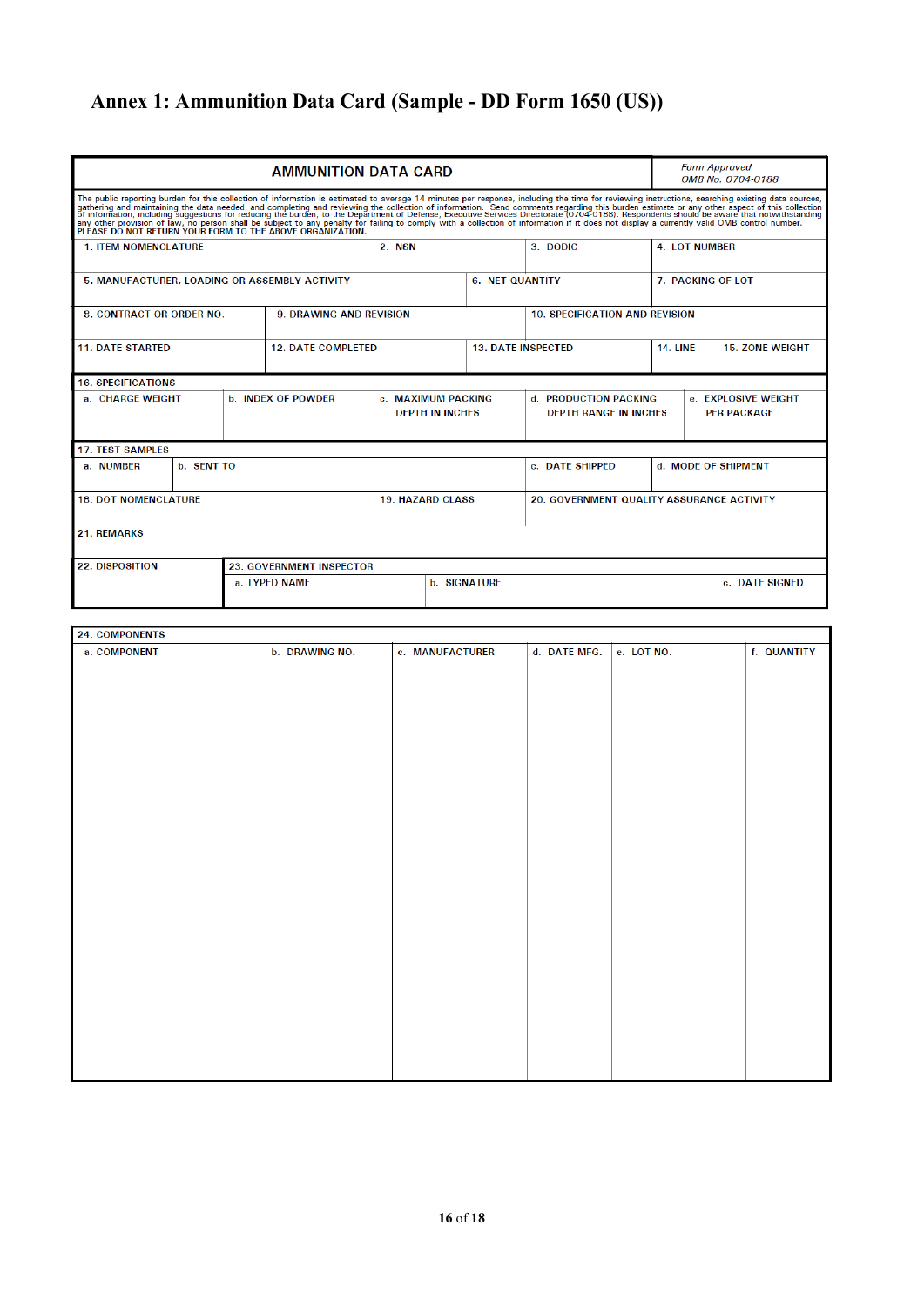### **Annex 2: Stack Tally Card (Sample from IATG)**

| <b>Ammunition Stack Tally Card</b> |                                                  |  |               |                |             |             |                                  |  |  |
|------------------------------------|--------------------------------------------------|--|---------------|----------------|-------------|-------------|----------------------------------|--|--|
| IATG Form 03.10                    |                                                  |  |               |                |             |             |                                  |  |  |
|                                    | <b>ESH</b>                                       |  |               |                | <b>ADAC</b> |             |                                  |  |  |
|                                    | <b>Ammunition Description</b>                    |  |               |                | Lot/Batch   |             |                                  |  |  |
|                                    | <b>Condition Code</b>                            |  |               | <b>Remarks</b> |             |             |                                  |  |  |
| <b>Date</b>                        | <b>Issue/Receipt</b><br>Voucher<br><b>Number</b> |  | <b>Issued</b> | <b>Balance</b> | Signature   | <b>Name</b> | <b>Grid Locator</b><br>Reference |  |  |
|                                    |                                                  |  |               |                |             |             |                                  |  |  |
|                                    |                                                  |  |               |                |             |             |                                  |  |  |
|                                    |                                                  |  |               |                |             |             |                                  |  |  |
|                                    |                                                  |  |               |                |             |             |                                  |  |  |
|                                    |                                                  |  |               |                |             |             |                                  |  |  |
|                                    |                                                  |  |               |                |             |             |                                  |  |  |
|                                    |                                                  |  |               |                |             |             |                                  |  |  |
|                                    |                                                  |  |               |                |             |             |                                  |  |  |
|                                    |                                                  |  |               |                |             |             |                                  |  |  |
|                                    |                                                  |  |               |                |             |             |                                  |  |  |
|                                    |                                                  |  |               |                |             |             |                                  |  |  |
|                                    |                                                  |  |               |                |             |             |                                  |  |  |
|                                    |                                                  |  |               |                |             |             |                                  |  |  |

The figure above shows the stack tally card example provided by the IATG 03.10 "Inventory Management".

Each stack of ammunition should have a tally card(s) attached to it that records the following information for that particular stack:

- explosive Storehouse (ESH) number;
- full description of ammunition;
- ammunition Descriptive Asset Codes (ADAC) number / National Stock Number (NSN) or similar asset code system;
- lot and/or batch number, (a separate card should be used for each lot and/or batch number);
- ammunition condition code;
- $\bullet$  grid locator reference;
- $\bullet$  a record of transactions for that stack by quantity, lot/batch number and date;
- the issue or receipt voucher reference for each transaction.